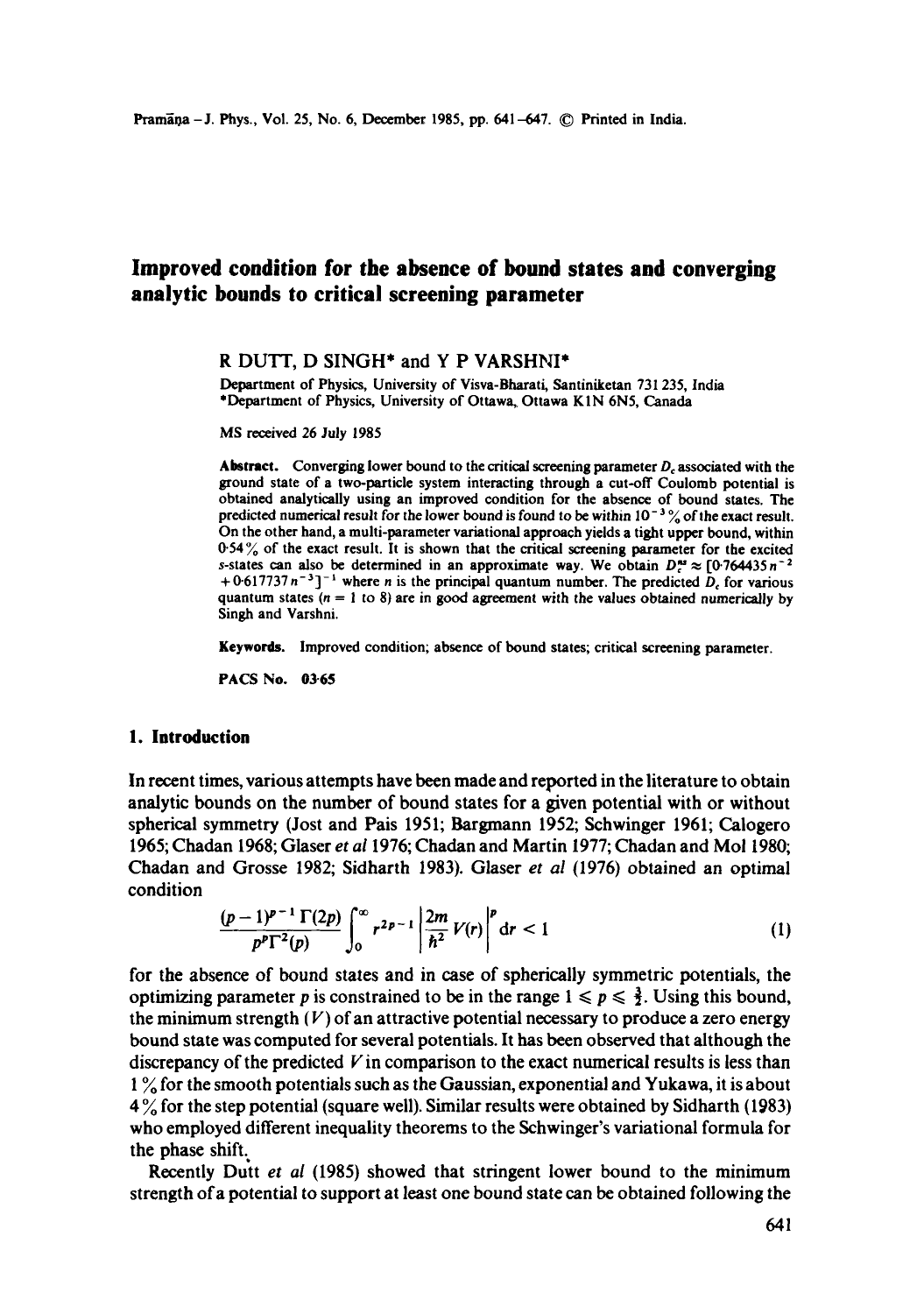iterative method of Hemmer (1973) as applied to an integral equation. It emerges that the method works nicely for the square well and it is observed that the accuracy of the bounds can be improved to any arbitrary degree because of the convergence property of the iterative procedure. The purpose of the present work is to show that nonrigorous analytic techniques are adequate to predict both-side bounds quite accurately for certain parameters such as the critical screening coefficient in the scattering theory. For the sake of illustration, we prefer to handle a discontinuous potential for which the optimal bound (1) of Glaser *et al* predicts comparatively a poor result. We consider the cut-off Coulomb potential (cocP)

$$
V(r) = \begin{cases}\n -e^2/r & \text{if } r < D \\
0 & \text{if } r > D,\n\end{cases}\n\tag{2}
$$

which occurs in several areas of physics (Cohen *et al* 1950; Rostokin 1966, Tanenbaum 1967; Mitchner and Kruger 1973; Mihajlov *et al* 1981). The problem of the hydrogen atom within spherical boxes with penetrable walls (Ley-Koo and Rubinstein 1979) involves this potential. The potential (2) has also been used to study the elastic electronatom scattering (Majumdar *et al* 1982). There are special interests in studying this particular problem analytically: Singh and Varshni (1984) have recently studied the bound state energies of the cocP by numerical method. Their study reveals that the ordering of the binding energies with respect to the angular momentum quantum number  $l$  is quite distinct from that observed in case of the static screened Coulomb potential (sscp),  $V(r) = -e^2e^{-\lambda r}/r$ . The binding becomes weaker as *l* increases for the sscp, while the reverse is the case for the cocp. Furthermore, it has been shown by Taylor and his co-workers (Semon and Taylor 1977; Goodmansion and Taylor 1980) that although the differential scattering cross-section for the sscr goes to the Coulomb (Rutherford) value in the limit of vanishing screening coefficient, the same limiting cross-section for the cocp is higher than the Coulomb cross-section due to the additional contribution coming from the scattering of particles off the discontinuity in the potential at  $r = D$ . It is of interest to investigate the cocp analytically because, although the sscP has been studied in great detail by analytic methods, scant attention has been given to the cocp. A parameter of special interest is the critical screening parameter  $D_c$  for the ground state which is the smallest value of D below which no state will be bound by the potential.

In this paper, we present two different analytic approaches to obtain both the lower and the upper bounds to the critical screening parameter of the ground state of the cocP. The analytic expression for the lower bound is obtained by the use of Mercer's theorem (Smirnov 1964) which relates the eigenvalues of an integral equation to the iterated traces of the kernel. For the upper bound calculation, we employ a multi-parameter variational procedure. We observe that a non-Couiombic trial function gives better results than a hydrogen-like trial function indicating that the cocp departs from the pure Coulomb potential significantly near the critical screening region. The details of the lower and upper bound calculations are presented in §§2 and 3 where, we also discuss the accuracy of our predicted lower and upper bounds to  $D_{\epsilon}^{1s}$  in comparison to the-exact result obtained numerically.

In the concluding section, we discuss the possibility of determining the critical screening parameters,  $D_c^{ns}$  for the higher excited s-states. It turns out that an empirical form describing the dependence of  $D_{\epsilon}^{ns}$  on the principal quantum number n can be obtained. The expression thus obtained predicts reasonably good results for  $n = 1$  to 8.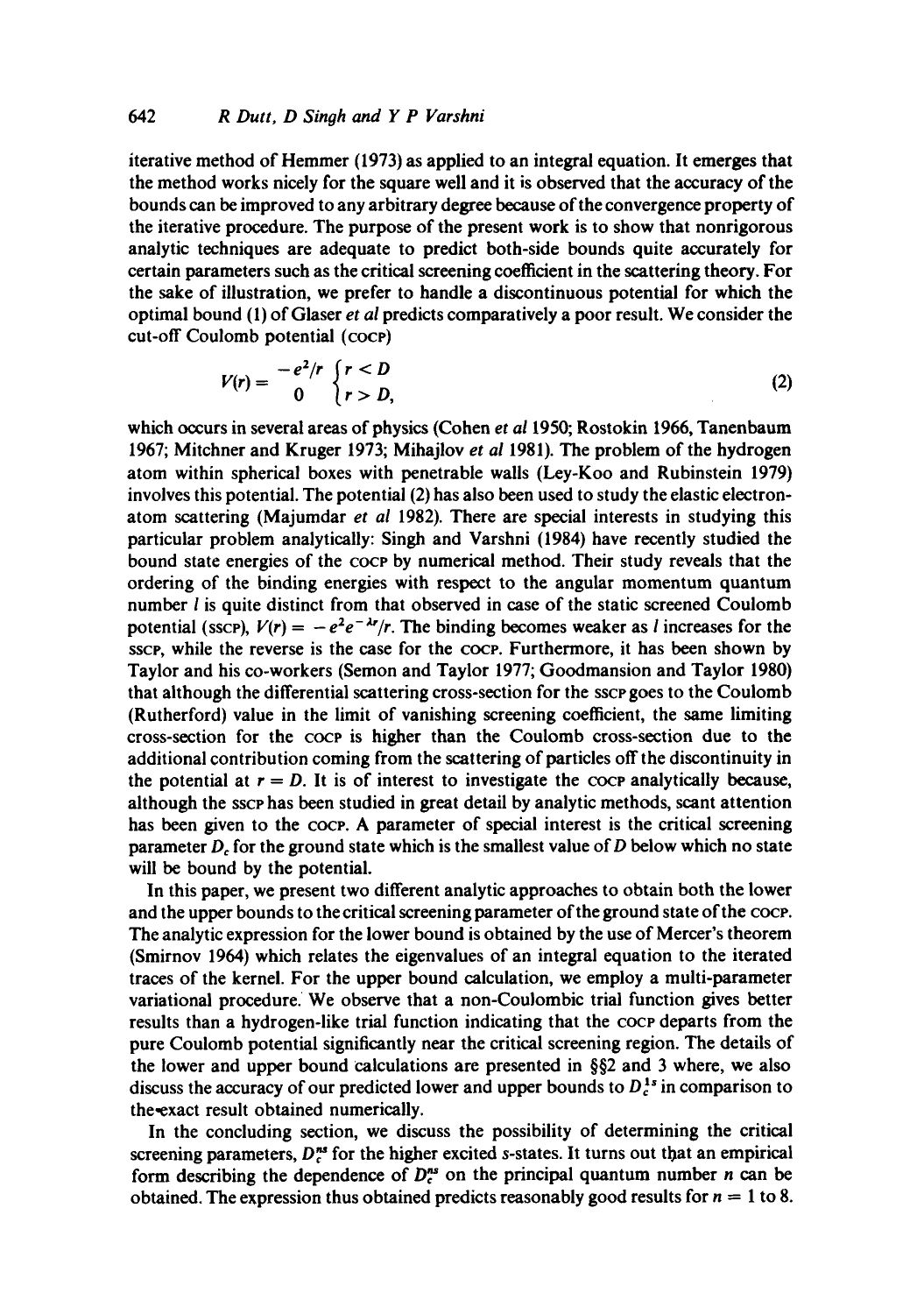## **2. Determination of the lower bound**

The cocp can be mathematically represented as

$$
V(r) = -\theta(D-r)/r, \tag{3}
$$

where  $\theta(x)$  is the Heaviside step function, which is zero for x negative, but is unity for x positive. Then the radial Schrödinger equation for the s-wave bound states of the cocp can be written in atomic units as

$$
d^{2}\chi/dr^{2} + 2[E + \theta(D-r)/r]\chi(r) = 0,
$$
\n(4)

where the radial function  $\chi(r) = rR(r)$  satisfies the boundary conditions

$$
\chi(0) = \chi(\infty) = 0. \tag{5}
$$

Changing the variable

$$
x = r/D, \tag{6}
$$

(4) becomes

$$
\beta d^2 \chi/dx^2 + [E + \theta(1-x)/x] \chi(x) = 0,
$$
\n(7)

in which  $\beta = 1/2D$ . (8)

For determining the critical screening parameters, we require to set  $E = 0$  in (7) to simulate the situation for just disappearance of the bound states. The eigenfunctions are not square integrable since zero energy is the threshold of the continuous spectrum. However, it is known that bounded solutions of (7) with  $E = 0$  exist only for a discrete set of values  $\beta_1, \beta_2, \ldots$  which correspond to the critical screening parameters of various ns-states

$$
\beta_n = 1/2D_c^{ns} \qquad (n = 1, 2, 3, ...), \qquad (8a)
$$

where  $n$  is the principal quantum number. We now convert  $(7)$  into a Fredholm integral equation with a symmetric kernel. Incorporating the boundary conditions (5), we recast (7) into an integral equation

$$
\beta \chi(x) = \int_0^x \theta(1-y)\chi(y) dy + \int_x^{\infty} (x/y)\theta(1-y)\chi(y) dy.
$$
 (9)

Defining

$$
\chi(x) = [x/\theta(1-x)]^{1/2}\psi(x)
$$
 (10)

(9) is transformed to a homogeneous Fredholm integral equation

$$
\beta\psi(x) = \int_0^\infty K(x, y)\psi(y) \,dy,\tag{11}
$$

where the kernel

$$
K(x, y) = [(x/y)\theta(1-x)\theta(1-y)]^{1/2} \qquad y > x
$$
  
= [(y/x)\theta(1-x)\theta(1-y)]^{1/2} \qquad y < x, \qquad (12)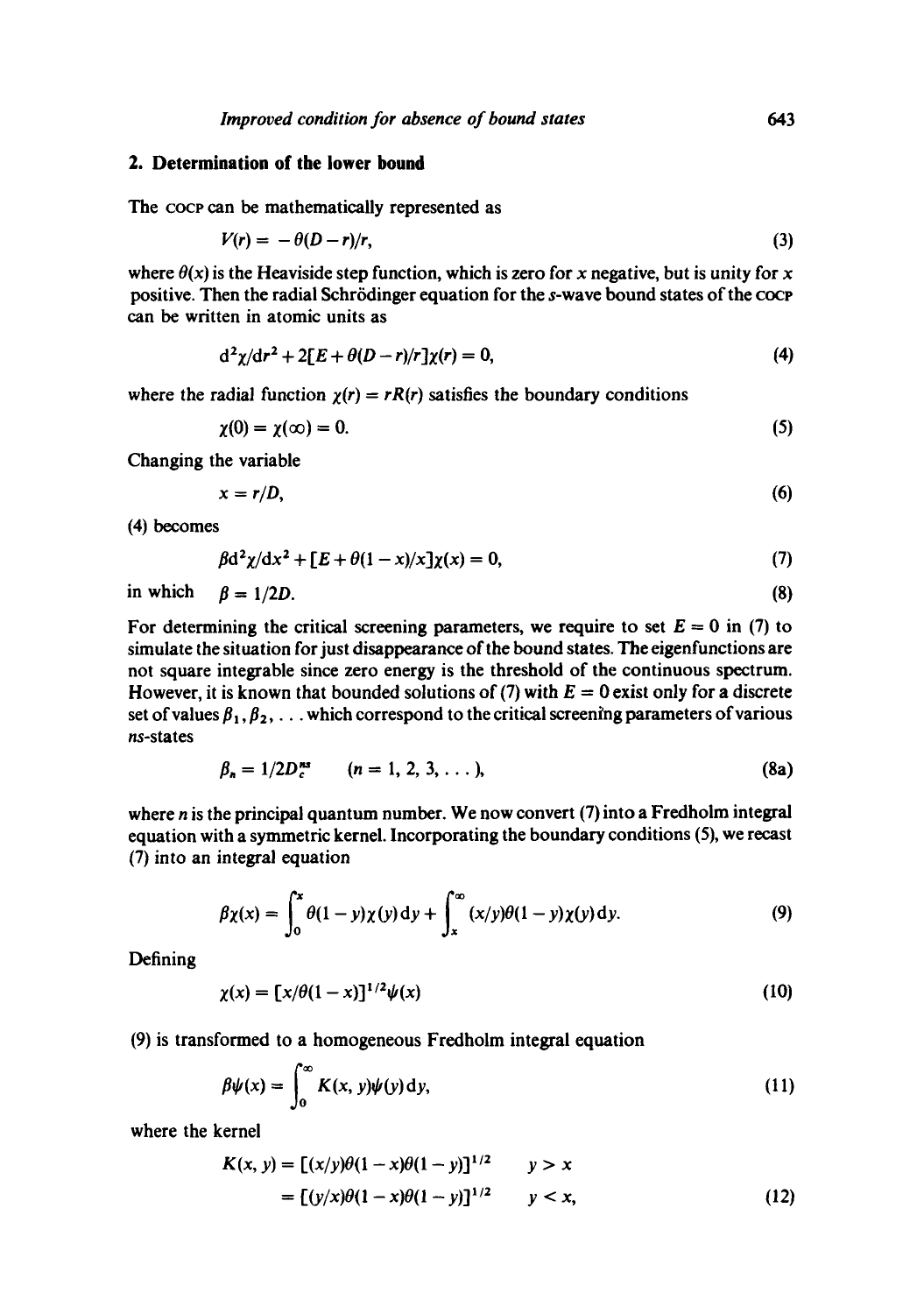is real, symmetric and continuous. Using the iterated kernels defined as (Tricomi 1957)

$$
K_{j+1}(x, y) = \int_0^\infty K_j(x, t) K(t, y) dt,
$$
\n(13)

one can evaluate the iterated traces

$$
T_j = \int_0^\infty K_j(x, x) dx
$$
 (14)

in closed form in a sequential manner. According to the Mercer's theorem (Smirnov 1964), one gets the identity

$$
T_j = \sum_{n=1}^{\infty} (\beta_n)^j \qquad (j = 1, 2, 3, \dots).
$$
 (15)

Using (8) in (15) one obtains

$$
\sum_{n=1}^{\infty} (1/2D_c^{ns})^j = T_j.
$$
 (16)

Since each term in the sum is positive definite, we obtain the bound on the smallest screening parameter

$$
D_c^{1s} \ge \frac{1}{2} T_j^{-(1/j)}.
$$
 (17)

Since the value of the critical screening parameter increases rapidly as one goes to the higher excited states, the contribution of the excited states to the sum in (16) decreases faster as one considers higher order trace relations. Consequently, the accuracy of the lower bound to  $D_c^{1}$  as given in (17) will be better if one evaluates traces of higher order. The trace calculations are, however, tedious and lengthy and hence we present here only the first six traces:

$$
T_1 = 1
$$
,  $T_2 = 1/2$ ,  $T_3 = 1/3$ ,  $T_4 = 11/48$ ,  $T_5 = 19/120$ ,  
 $T_6 = 473/4320$ . (18)

One may easily check that the first order trace gives the Bargmann bound  $D_c^{1s} \ge 0.5$ . To see how the lower bound improves as one goes from lower to higher trace relations, we cite here the numerical results obtained by the fifth and sixth traces:

From 
$$
T_5
$$
,  $D_c^{1s} \ge \frac{1}{2} \cdot T_5^{-1/5} = 0.7228622$ .  
From  $T_6$ ,  $D_c^{1s} \ge \frac{1}{2} \cdot T_6^{-1/6} = 0.7228926$ , (19)

which may be compared with the exact result,  $D_c^{1s} = 0.7228982$  (Singh and Varshni 1984). Our analytic result for the ground state critical screening parameter computed from the sixth order trace is thus accurate to  $8 \times 10^{-4}$ % as compared to its actual value.

### **3. Variational calculation for the upper bound**

For this part, we follow a multi-parameter variational scheme first suggested by Hulthén and Laurikainen (1951) for the sscp. We begin with (7) in which E vanishes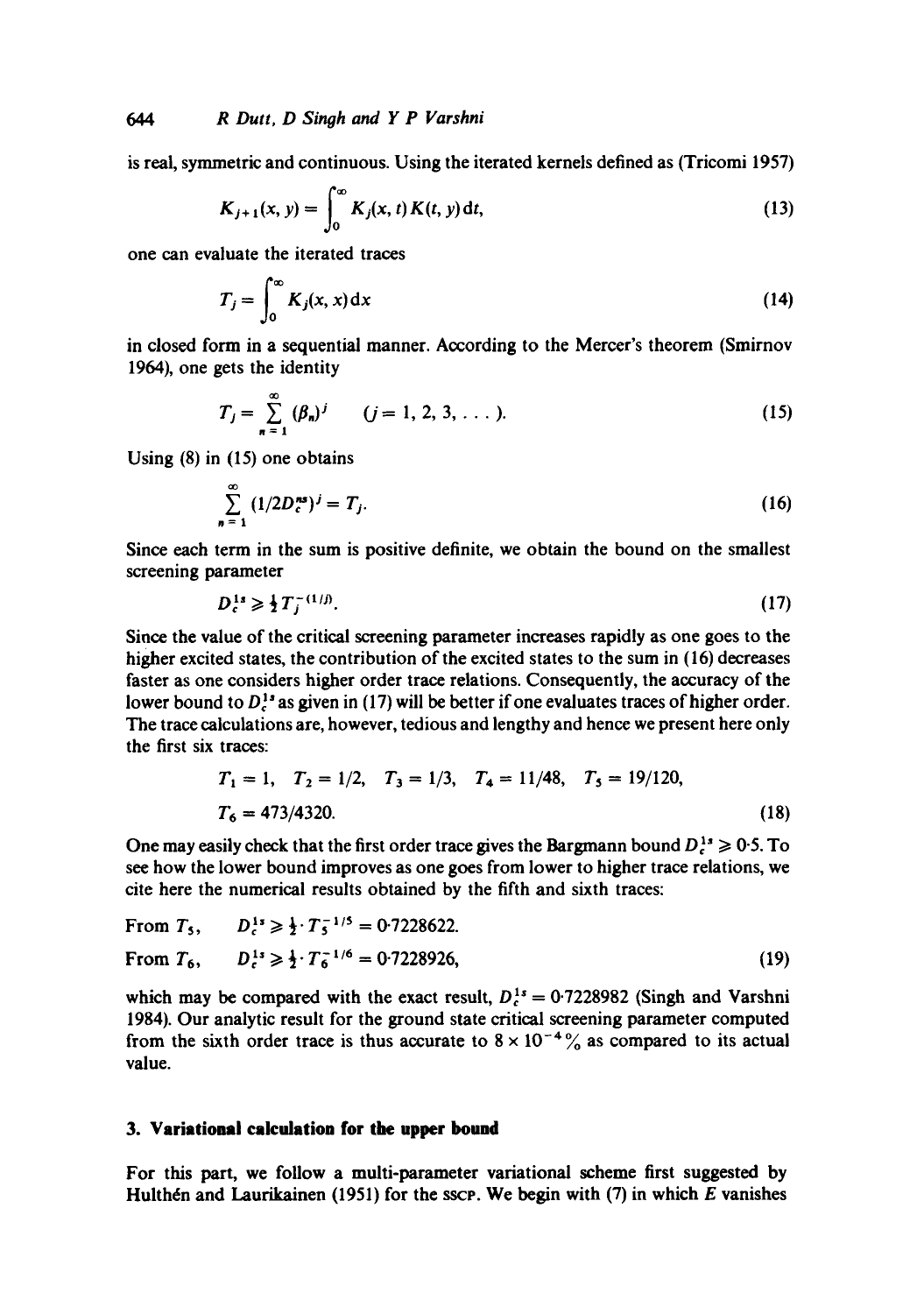identically when  $\beta = \beta_c = 1/2D_c$ . The requirement of just appearance of a bound state then leads us to the condition

$$
D_c^{1s} \leq \frac{1}{2} (J/N)_{\text{min}},\tag{20}
$$

where

$$
J = \int_0^\infty \chi'^2 \, \mathrm{d}x,\tag{21}
$$

and

$$
N = \int_0^\infty \chi^2 \left[ \theta (1 - x) / x \right] dx. \tag{22}
$$

To compute the least extremum of the ratio *J/N,* we use the variational principle. First **a**  hydrogen-like trial function was tried:

$$
\chi(x) = \sum_{v=1}^{3} h_v x \exp(-vx),
$$
 (23)

where  $h_v$ 's are the variational parameters. This function yielded  $D_c^{1s} \leq 0.84146$ , which is rather poor. Next, the following trial fu iction was used:

$$
\chi(x) = \left[1 - \exp\left(-\alpha x\right)\right] \sum_{v=1}^{n} h_v \exp\left(-vx\right). \tag{24}
$$

Using  $(24)$  in  $(21)$  and  $(22)$ , we get

$$
J = \sum_{\mu=0} \sum_{\nu=0} h_{\mu} h_{\nu} \left[ \frac{(\alpha+\mu)(\alpha+\nu)}{(\mu+\nu+2\alpha)} - \frac{\alpha\mu+\alpha\nu+2\mu\nu}{(\mu+\nu+\alpha)} + \frac{\mu\nu}{(\mu+\nu)} \right] \tag{25}
$$

$$
N = h_0^2 \left[ \gamma + \log \left( \alpha/2 \right) + 2E_1(\alpha) - E_1(2\alpha) \right]
$$
  
+  $2h_0 \sum_{\nu=1} h_{\nu} \left[ \left\{ \frac{(\nu + \alpha)^2}{\nu(\nu + 2\alpha)} \right\} - E_1(\nu) + 2E_1(\nu + \alpha) - E_1(\nu + 2\alpha) \right\}$   
+  $\sum_{\mu=1} \sum_{\nu=1} h_{\mu} h_{\nu} \left[ \log \left\{ \frac{(\mu + \nu + \alpha)^2}{(\mu + \nu)(\mu + \nu + 2\alpha)} \right\} - E_1(\mu + \nu) + 2E_1(\mu + \nu + \alpha) - E_1(\mu + \nu + 2\alpha) \right]$  (26)

in which  $\gamma$  is the Euler's constant and  $E_1$ 's are the elliptic integrals,

$$
E_1(z) = \int_1^{\infty} (e^{-zt}/t) dt \qquad (\text{Re } z > 0).
$$
 (27)

Two calculations were carried out. In the first one, only two parameters,  $h_0$  and  $h_1$  were included in (24). The condition (20) yields

 $D_{c}^{14} \leq 0.73035$ ,

which differs from the exact result by only 1%. In the second calculation,  $h_0$ ,  $h_1$  and  $h_2$ were retained in (24). The upper bound in this case is found to be

$$
D_c^{1s}\leqslant 0.726782,
$$

which is within  $0.54\%$  of the exact result. Thus the error is reduced by a factor of 2 as compared to the two-parameter calculation. We also notice that the results obtained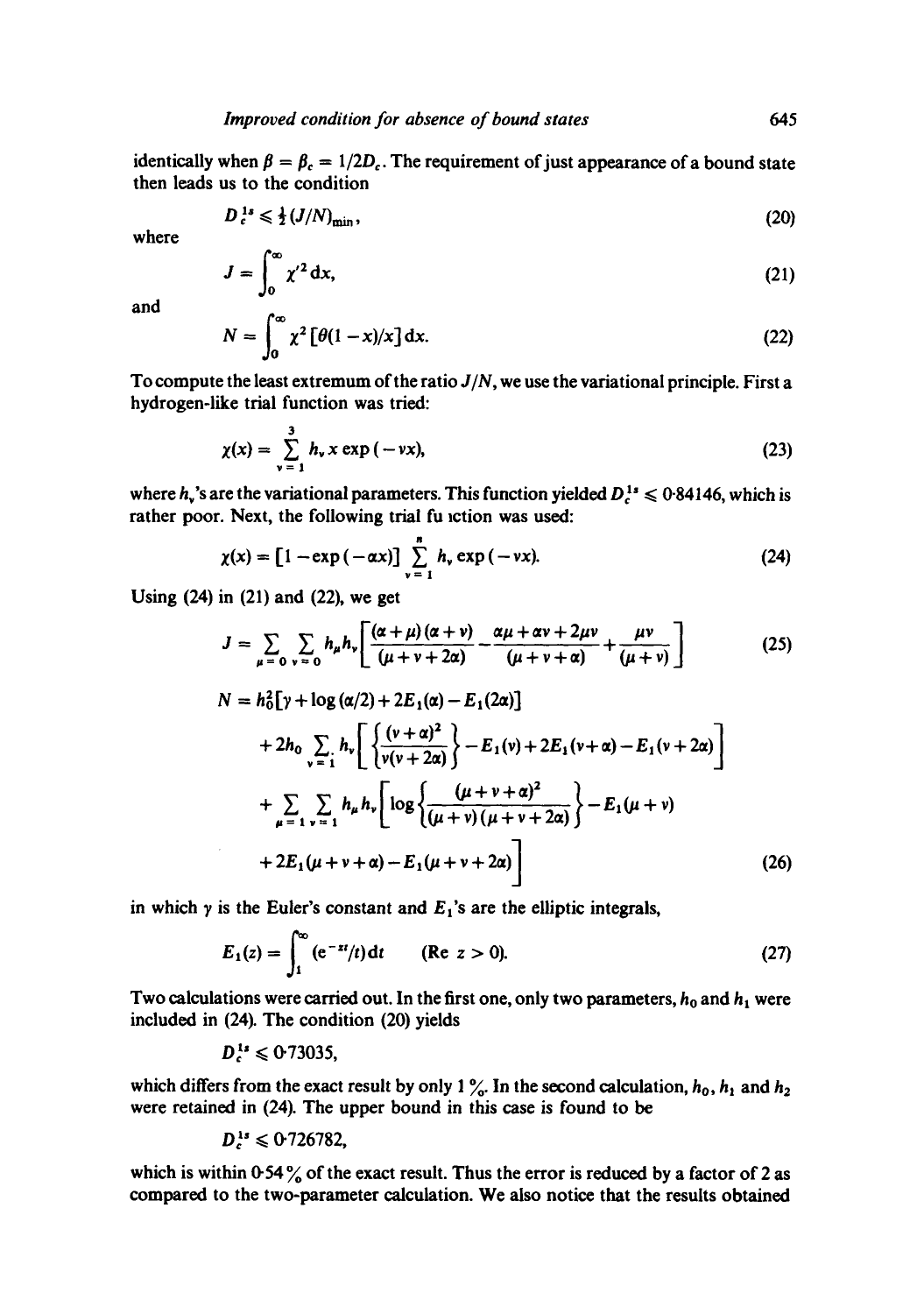from the trial function (24) are much better than the result obtained from (23) which indicates that the ¢ocp departs from the pure Coulomb potential significantly near the critical screening region.

### 4. Critical **screening parameters for** the excited levels

The critical screening parameters for the excited s-states of the cocp system can be computed in an approximate way if one assumes an empirical form

$$
1/D_c^{ns} = \alpha_1/n^2 + \alpha_2/n^3,
$$
 (28)

in which  $\alpha_1$  and  $\alpha_2$  are unknown parameters. Using (28) in (16), we get

$$
\sum_{n=1}^{\infty} (\alpha_1/n^2 + \alpha_2/n^3)^j = 2^j T_j.
$$
 (29)

Using the tabulated values of the zeta functions (Abramowitz and Stegun 1970)

$$
\zeta(n) = \sum_{n=1}^{\infty} n^{-k}, \qquad (k = 2, 3, 4, \ldots),
$$
 (30)

we obtain the first two relations from (16),

$$
1.64493407\alpha_1 + 1.20205690\alpha_2 = 2T_1 = 2,
$$
\n(31a)

$$
1.08232323\alpha_1^2 + 2.07385552\alpha_1\alpha_2 + 1.01734306\alpha_2^2 = 4T_2 = 2.
$$
 (31b)

Solving  $\alpha_1$  and  $\alpha_2$  from (31) we finally get for the cocp

$$
1/D_c^{\rm ns} = 0.7644347 n^{-2} + 0.6177373 n^{-3}.
$$
 (32)

From (32), we compute the critical screening parameters for the Is to 8s states. In table 1 the predicted results are compared with the numerical results of Singh and Varshni (1984). It may be noticed that the agreement is quite satisfactory considering the simplicity of the calculation. It may be mentioned here that Patil (1984) obtained similar but more accurate analytic expression for the critical screening coefficient for

**Table** 1. Critical screening parameters for the ns-states of the cut-off Coulomb potential.

| n | D"                                        |                                       |                       |
|---|-------------------------------------------|---------------------------------------|-----------------------|
|   | <b>Present results</b><br>(equation (32)) | Numerical<br>(Singh and Varshni 1984) | Percent<br>difference |
|   | 0.72349                                   | 0.7228982                             | $0-08$                |
| 2 | 3.7268                                    | 3.8089078                             | 2.16                  |
| 3 | 9.2750                                    | 9.3608758                             | 092                   |
| 4 | 17413                                     | 17-380036                             | $0-19$                |
| 5 | $28 - 154$                                | 27.866538                             | $1-03$                |
| 6 | 41.504                                    | 40820419                              | $1-67$                |
|   | 57-466                                    | 56-241691                             | $2 - 18$              |
| ጸ | 76.041                                    | 74-130359                             | 2.58                  |